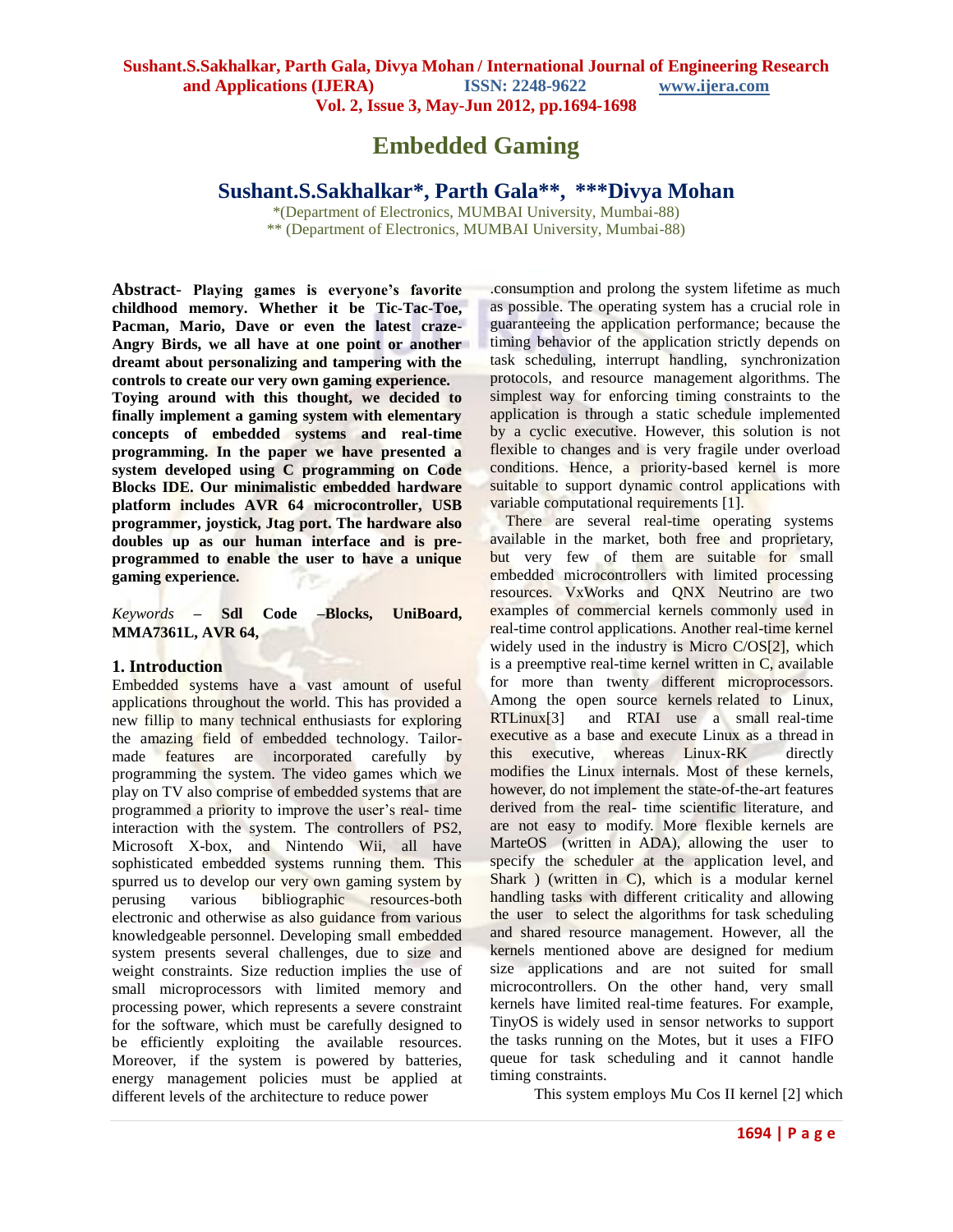is developed by Micrium technology. Then the coding part is done in code blocks software language I used for coding. For advanced gaming features chipmunk's physics engine is used which has been optimized for giving real physics functionality to game objects.

 The paper is organized as follows: Section II introduces the hardware system, including the microcontroller, accelerometer, rtc, joystick, and the real-time kernel; Section III deals with the software part; Section IV deals with conclusion.

### **2. Hardware System**

The controller board is illustrated in Figure 1. It performs interfacing functions with the game; it provides us with joystick and accelerometer by which we can control the game. *2.1 Controller Board*

 The controller board is UniBoard, which consists of AVR 64 microcontroller. It is 8 bit microcontroller.

### *2.2 Advanced RISC Architecture*

It has 130 Powerful Instructions, most of them having a single clock cycle execution. It is also packed with 32 x 8 General Purpose Working Registers as well as Peripheral Control Registers. It has fully static Operation up to 16 MIPS Throughput at 16 MHz.It has on-chip 2-cycle Multiplier.



Fig. 1 Pin Diagram of AVR 64

### *2.3 JTAG (IEEE std. 1149.1 Compliant) interface*

Boundary-scan Capabilities According to the JTAG Standard. It has Extensive On-chip Debug Support Programming of Flash, EEPROM, Fuses, and Lock Bits are through the JTAG Interface**.**

### *2.4 Peripheral Components*

It has Two 8-bit Timer/Counters with Separate Prescalers and Compare Modes. Also available are two Expanded 16-bit Timer/Counters with Separate Prescaler, Compare Mode, and Capture Mode, Real Time Counter with a Separate Oscillator. It has two 8 bit PWM Channels with Byte-oriented Two-wire Serial Interface. Dual Programmable Serial USARTs and Master/Slave SPI Serial Interface with Programmable Watchdog Timer with On-chip Oscillator and On-chip Analog Comparator are additional attractive components.

### *2.5 Special microcontroller Features*

Some of these are - Power-on Reset, Programmable Brown-out Detection, internal calibrated RC external oscillator, Internal Interrupt Sources with Six Sleep Modes: Idle, ADC Noise Reduction, Power-save, Power-down, Standby and Extended Standby. It has Software Selectable Clock Frequency. The feature of ATmega103 Compatibility Mode Selected by a Fuse with Global Pull-up Disable Differential Channels with Programmable Gain (1x, 10x, 200x).Also Byte-oriented Two-wire Serial Interface and Dual Programmable Serial USARTs and Master/Slave SPI Serial Interface. Programmable Watchdog Timer with On-chip Oscillator and On-chip Analog Comparator are additional provisions.



Fig.2 UniBoard

### *2.6 Real time kernel*

Ucos II is a kernel developed by Micrium and Jean Labrosse [2]. Also it is optimized for Linux and Windows operating systems it has a portable kernel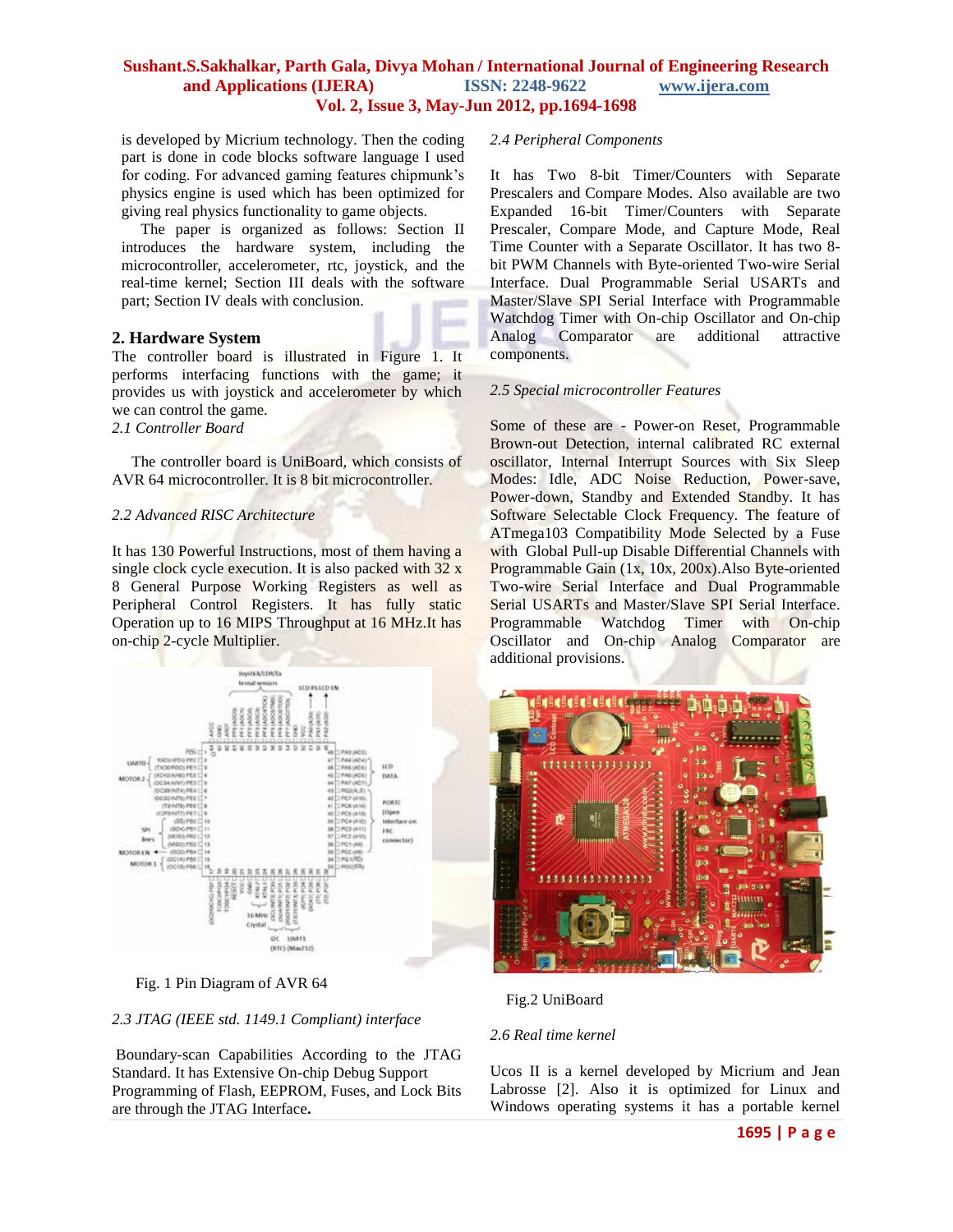code which generally a code is written in ANSI C which can be ported to any platform fulfilling certain requirements like memory footprint, computational power, number of registers etc. BSP or port files are specific to an architecture, so for every architecture / board there is a unique BSP / port files.

Configuration files can be used to optimize the kernel and reduce the memory footprint of the kernel image based on what features of the kernel would be used by any application program. Finally the application programme is generally written on top of the kernel code and utilizes kernel API's and functions exported by the OS for the users of the RTOS.



Fig.3 uCos II Architecture

### *2.7 SPI*

There are two programs given for SPI, one for Master and another for Slave. You can communicate between two uNiBoard by connecting wires on SPI lines and making ground common of both the boards. The Output is debugged using the serial terminal whatever character typed on master's serial terminal is transferred to the slave's serial terminal using SPI.

### *2.8 (RTC)*

The DS1307 is the RTC (Real Time Clock) chip interfaced on the I2C lines of the controller. The API's can be used for reading the date and time from RTC. Before reading you need to call this API Update\_RTC\_variables () which actually updates local

variables that data and time API's returns. You can also set date and time for RTC using Write\_RTC () API and date and time values for writing to RTC registers are taken from RTC\_def\_cfg.h.The output can be seen on the UART.



### Fig.4 RTC Interfacing

### *2.9 Joystick and VT library*

The Joystick (analog joystick of PS2 fame) is used as a mouse on the serial window in this sample example. The Joystick X axis is connected to the on-chip ADC channel 1 and Y axis to channel 2. The ADC is configured such that it gives an interrupt after the conversion is over. Since only one ADC channel conversion is done at a time so we need to reconfigure it for other channel. The ADC conversion value is stored in ADC's data register. The VT 100 is video terminal made by DEC. It became a de facto standard used by terminal emulators. Digital's first ANSIcompliant terminal, introduced in August 1978. The VT100 was more of architecture than a simple terminal. There are two display formats: 80 columns by 24 lines and 132 columns by 14 lines. A separate advanced video option was required to display 24 lines in 132 column mode. This was

The standard specified for VT102 and VT131.We will use the same VT102 commands for serial terminal. The header file contains API's which uses VT102 standard sequence characters for changing the configurations of the serial terminal. The cursor on the hyper terminal / Gtkterm can be controlled using the joystick and the joystick sensitivity/cursor speed can also be changed by pressing SW4. There are 3 different speeds programmed.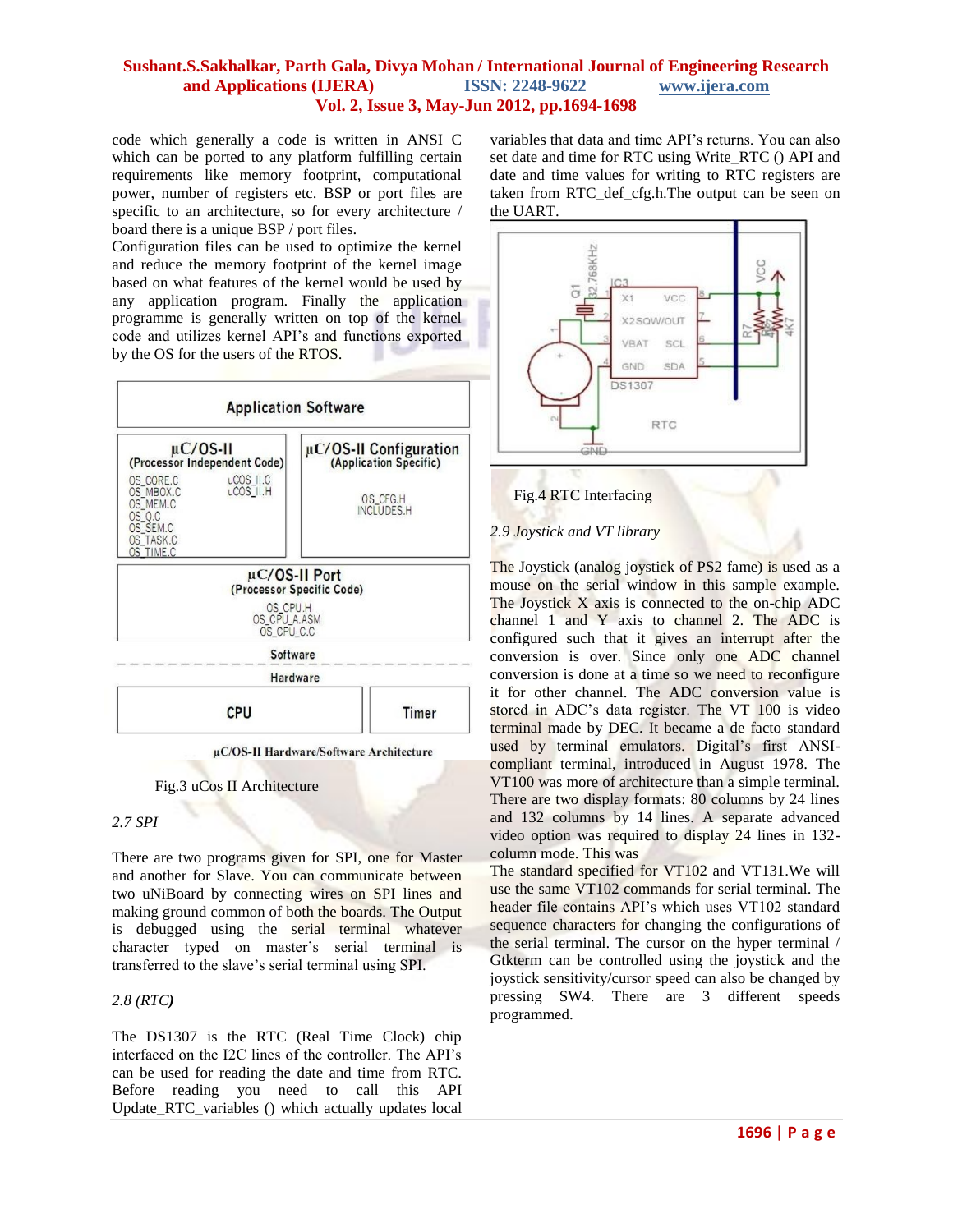

Fig.5 Joystick interface

### *2.10 USB programmer*

 USB programmer is available on board which is used to embed the program in the microcontroller and also for providing power.



Fig.6 USB Interface

#### **3. Software System**

The software part consists of two types of code. The first part of the code was written for the controller board and the second was the code written for gaming. *3.1 Code written for controlling game*

We have to configure the board according to our game and write the appropriate code. The code is written in C language [5]. If any interrupts are required for example: if have to exit a game then we can directly press the button which will interrupt the game and exit. Also we can glow the Led's according to the joystick movements. We write the code in AVR Programmers software. We can also configure the accelerometer as per the requirement [5]. The code is written in such a way that according to the movement of joystick or accelerometer we get the corresponding values on HyperTerminal through which we are able to know whether proper synchronizing between the game control and our control joystick and accelerometer has been done.



Fig.7 Flow Chart of program flow

#### *3.2 Code written for Game*

Using SDL Code Blocks software we can design awesome games for the system [7]. Also integrating the chipmunks' physics engine will further enhance our game by achieving the tasks with optimized codes.

 Mainly the game is developed by integrating and combination of various images [6]. By Blitting the image we can make required game. Likewise there is a predefined library of SDL Code Blocks [7]. These can be readily implemented by us. There are various codes as per specific functions. Some of the methods are described below.

• SDL Init--Initializes SDL.